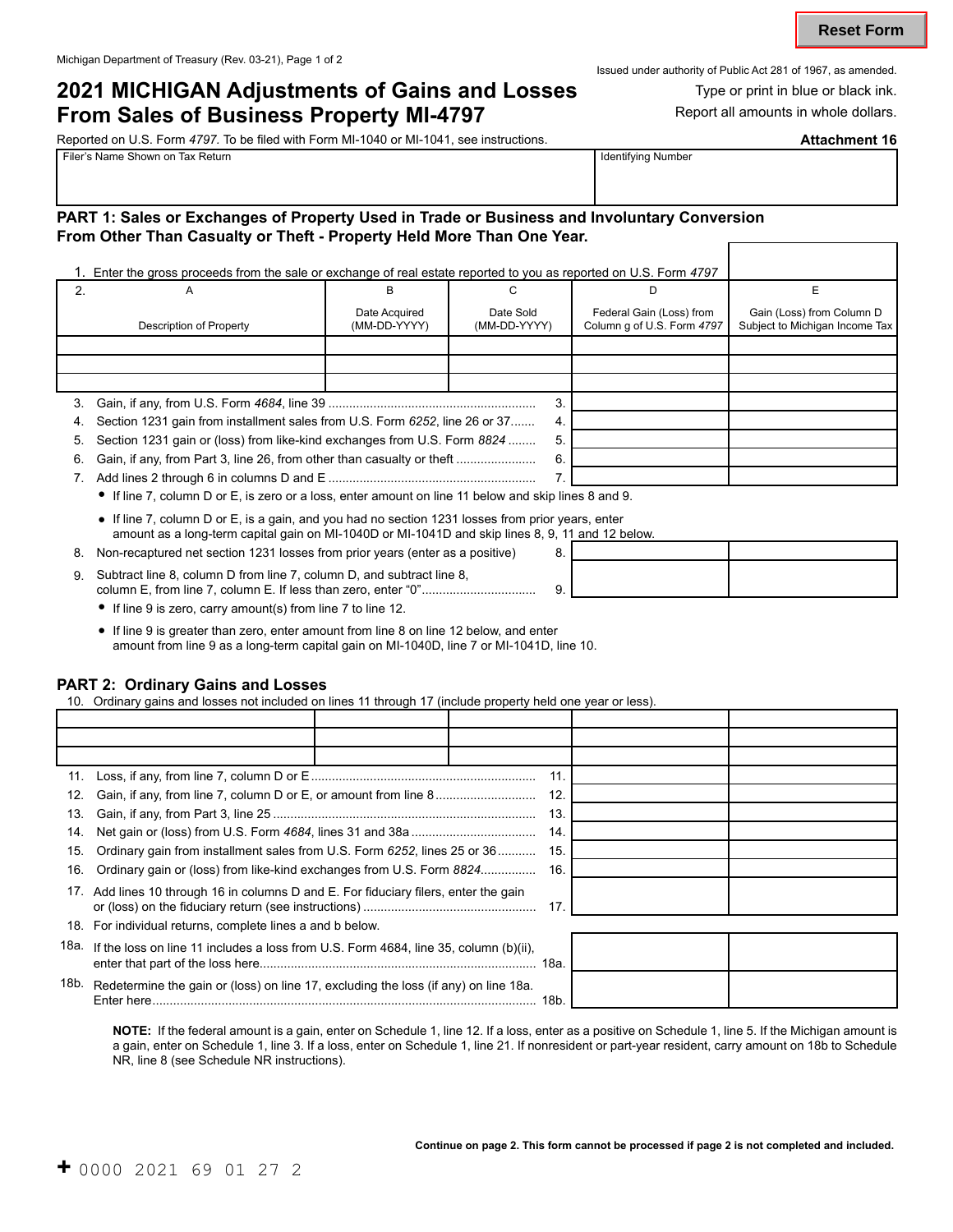## **PART 3: Gain From Disposition of Property Under Sections 1245, 1250, 1252, 1254 and 1255**

| 19. Description of Sections 1245, 1250, 1252, 1254 and<br>1255 property | Date Acquired<br>(MM-DD-YYYY) | Date Sold<br>(MM-DD-YYYY) | Percentage of Gain Subject to<br>Michigan Income Tax (divide number<br>of months after 10-01-1967 by total<br>number of months) |
|-------------------------------------------------------------------------|-------------------------------|---------------------------|---------------------------------------------------------------------------------------------------------------------------------|
| (A)                                                                     |                               |                           |                                                                                                                                 |
| (B)                                                                     |                               |                           |                                                                                                                                 |
| (C)                                                                     |                               |                           |                                                                                                                                 |
| (D)                                                                     |                               |                           |                                                                                                                                 |

| Relate lines 19(A) through 19(D) to these columns: |                                                                                                                 | Property<br>(A) | Property<br>(B) | Property<br>(C) | Property<br>(D) | <b>TOTAL</b> |
|----------------------------------------------------|-----------------------------------------------------------------------------------------------------------------|-----------------|-----------------|-----------------|-----------------|--------------|
|                                                    | 20. Enter amounts from U.S. Form 4797, line 24                                                                  |                 |                 |                 |                 |              |
|                                                    |                                                                                                                 |                 |                 |                 |                 |              |
| 21.                                                | Enter portion of gain subject to Michigan tax.<br>(Multiply gain on line 20 by percentage computed on line 19.) |                 |                 |                 |                 |              |
|                                                    | 22. Enter from U.S. Form $4797$ the total of lines $25(b)$ , $26(g)$ , $27(c)$ ,                                |                 |                 |                 |                 |              |
| 23.                                                | Enter portion of gain subject to Michigan tax.<br>(Multiply gain on line 22 by percentage computed on line 19.) |                 |                 |                 |                 |              |

|                                                                                                                                                         | Federal | G<br>Michigan |
|---------------------------------------------------------------------------------------------------------------------------------------------------------|---------|---------------|
| 24. Enter in column F the total from line 20; enter in column G the total from line 21                                                                  |         |               |
| 25. Enter in column F the total from line 22 and carry to line 13, column D.<br>Enter in column G the total from line 23 and carry to line 13, column E |         |               |
| 26. Subtract line 25 from line 24. Enter portion in columns F and G from other                                                                          |         |               |